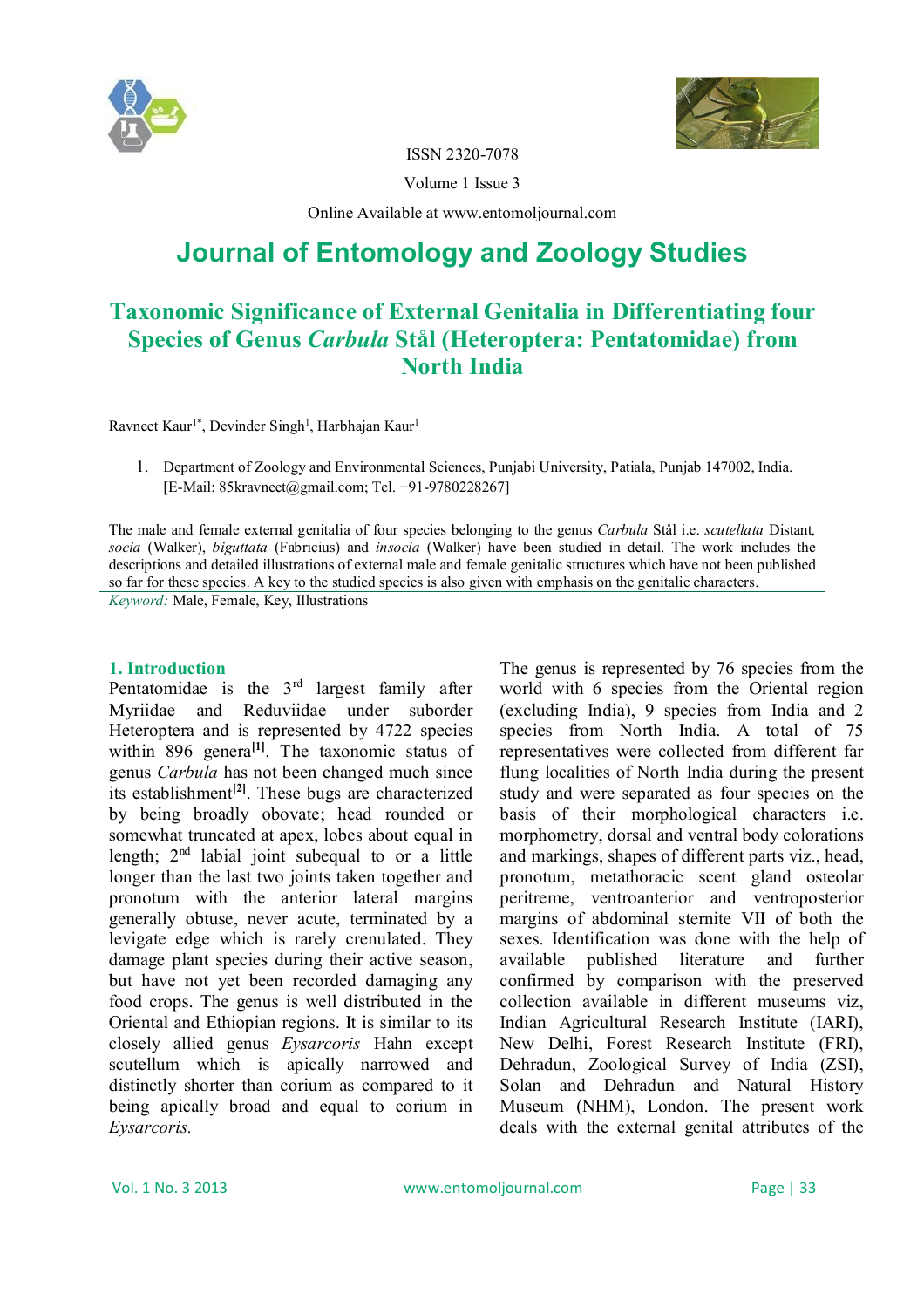male and female external genitalia, which have not been dealt with in detail so far for these species.

#### **2. Materials and Methods:**

The bugs were collected from different localities of North India that includes the states of Punjab, Haryana, Himachal Pradesh, Uttarakhand, Union territory of Chandigarh, NCR region of Delhi and parts of Jammu and Kashmir. Out of the four species included in the present work, all except *C. socia* have been reported from our neighbouring country Pakistan but without sufficient details of their male and female external genitalic structures. For preparing the slides of external female genitalia, the abdomen was potashed in 10% KOH and boiled for 5-10 minutes on a gas burner. The potashed sclerites were removed to expose the genital plate and spermatheca. For external male genitalia, the entire abdomen was potashed in 10% KOH, boiled for 3-5 minutes, and then kept in oven at 65 ˚C for 15-20 minutes. The pygophore was dehydrated in various grades of ethyl alcohol and preserved in clove oil for further studies. Later, it was dissected to separate out the internal parts viz., parameres and aedeagus. The photographs of various external genitalic structures were taken with the help of an image processing unit installed in the DRS laboratory of the Department of Zoology and Environmental Sciences, Punjabi University, Patiala. The photographic details of all the genitalic structures have been provided for the first time for the included species.

#### **2.1 Genus** *Carbula* **Stal**

*Carbula,* Stål (1864) [2] *Hem. Afr.,* **1**: 140 **2.1.1 Type species** - *Carbula decorata* Signoret, an African species.

#### **2.2** *Carbula scutellata* **Distant**

*Carbula scutellata:* Distant (1887) **[3]** *Tr. E. S.,* p. 347.

**2.2.1 Body length:**  $\sqrt{3}$ - 7.5 mm,  $\sqrt{2}$  - 8 mm (Fig. 1A)

**2.2.2 Male Genitalia:** Pygophore (Fig. 1B) distinctly longer, uniformly broad throughout its length, lateral margins slightly sinuate; dorsolateral lobes angulated at apex; dorsomedian surface almost straight; dorsal opening small and inverted V-shaped; ventroposterior margin with a small median concavity, laterally slightly sinuate; paramere (Fig. 1C) bilobed, inner lobe small, narrowed at base, broadly sinuate at apex with outer margin concave; outer lobe of paramere broad, acute at apex, its outer margin convex, inner margin slightly convex, and obtuse at apex; aedeagus (Fig. 1D) with sclerotized broad theca; bilobed, bag like dorsolateral membranous conjunctival appendages, fused basally; a pair of small sclerotized medial penial lobes, placed moderately apart distally that are not fused basally; vesica very short, enclosed in theca; ejaculatory reservoir elongate.

2.3 Female Genitalia: 1<sup>st</sup> gonocoxae triangular, medially wide apart with posterior margins sinuately convex and acute apices;  $2<sup>nd</sup>$  gonocoxae fused medially, with posterior margin sinuately convex;  $8<sup>th</sup>$  paratergites moderately broad, triangular with posterior margins convex; 9<sup>th</sup> paratergites elongated, lobulate, outer margins concave, passing beyond fused posterior margins of  $8<sup>th</sup>$  paratergites (Fig. 1E); spermatheca (Fig. 1F) with distinct proximal and distal flanges; pump region moderately long, sclerotized, tube like and shorter than distal spermathecal duct; bulb rounded; medial dilation broad, somewhat pumpkin shaped with small proximal dilation, directed posteriad; proximal spermathecal duct distinctly longer than distal.

#### **2.4 Material Examined**:

**2.4.1 Himachal Pradesh:** Paonta Sahib, 3-26. x. 2009 - 9♀♀, 11♂♂

**2.4.2 Distribution**: Myanmar; Pakistan; India (Himachal Pradesh, Maharashtra, Meghalaya).

**2.4.3 Remarks:** The species closely resembles *Carbula socia* in having humeral angles of pronotum prominent, with long acute or subacute spines; scutellum yellowish-green, slightly punctured with black, basal angles with yellowish-green spots and apex impunctate; head somewhat subtriangular; pygophore longer than broad; theca vase like and paramere with lateral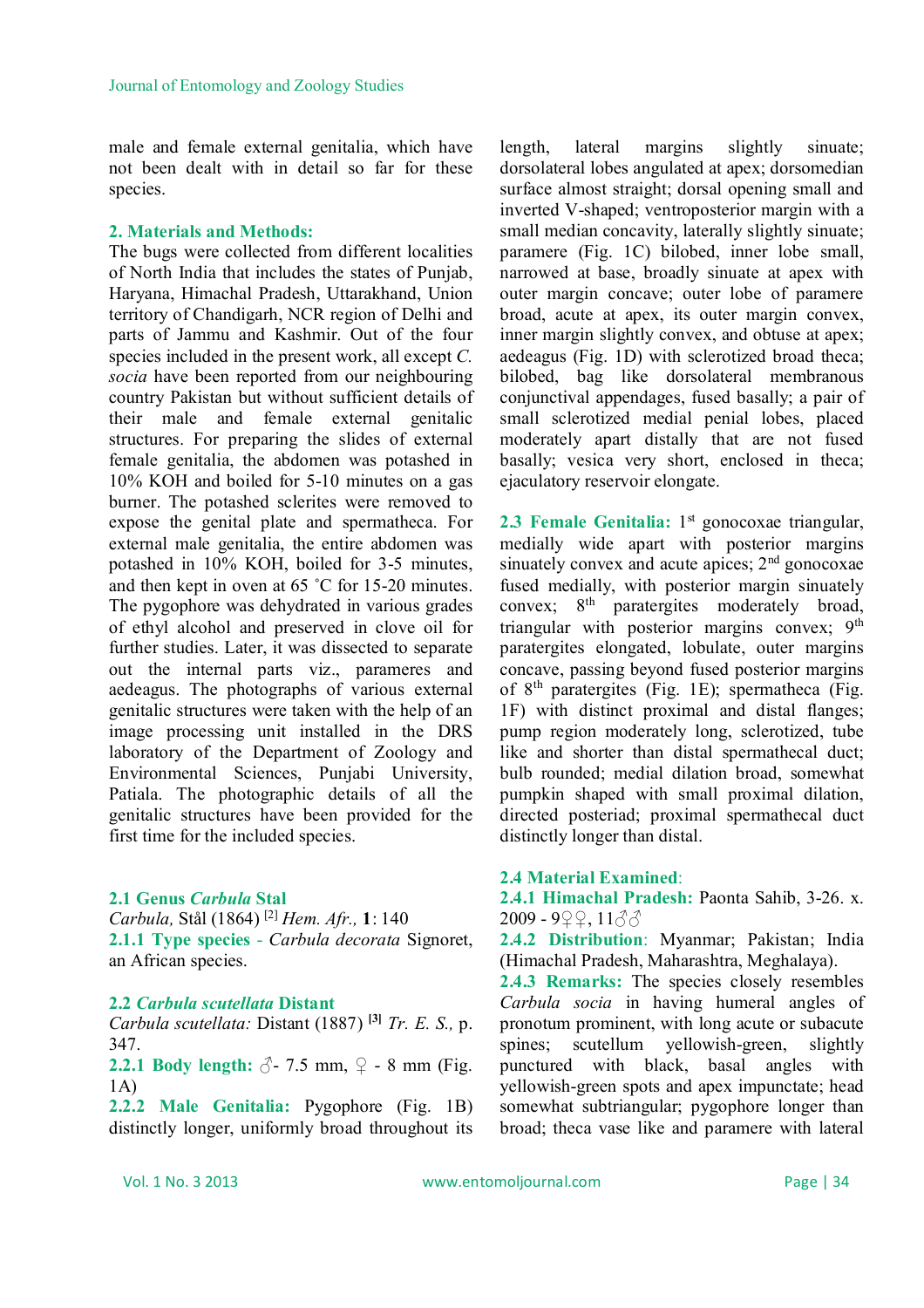process narrow at base, broad and bifurcated at apex. However, it can be easily separated from the same in having humeral angles of pronotum with long acute spines;  $9<sup>th</sup>$  paratergites elongate,

distinctly passing beyond 8<sup>th</sup> paratergites and inner margin of blade of paramere slightly convex and obtuse at apex.



Fig. 1E GENITAL PLATE

Fig. 1F SPERMATHECA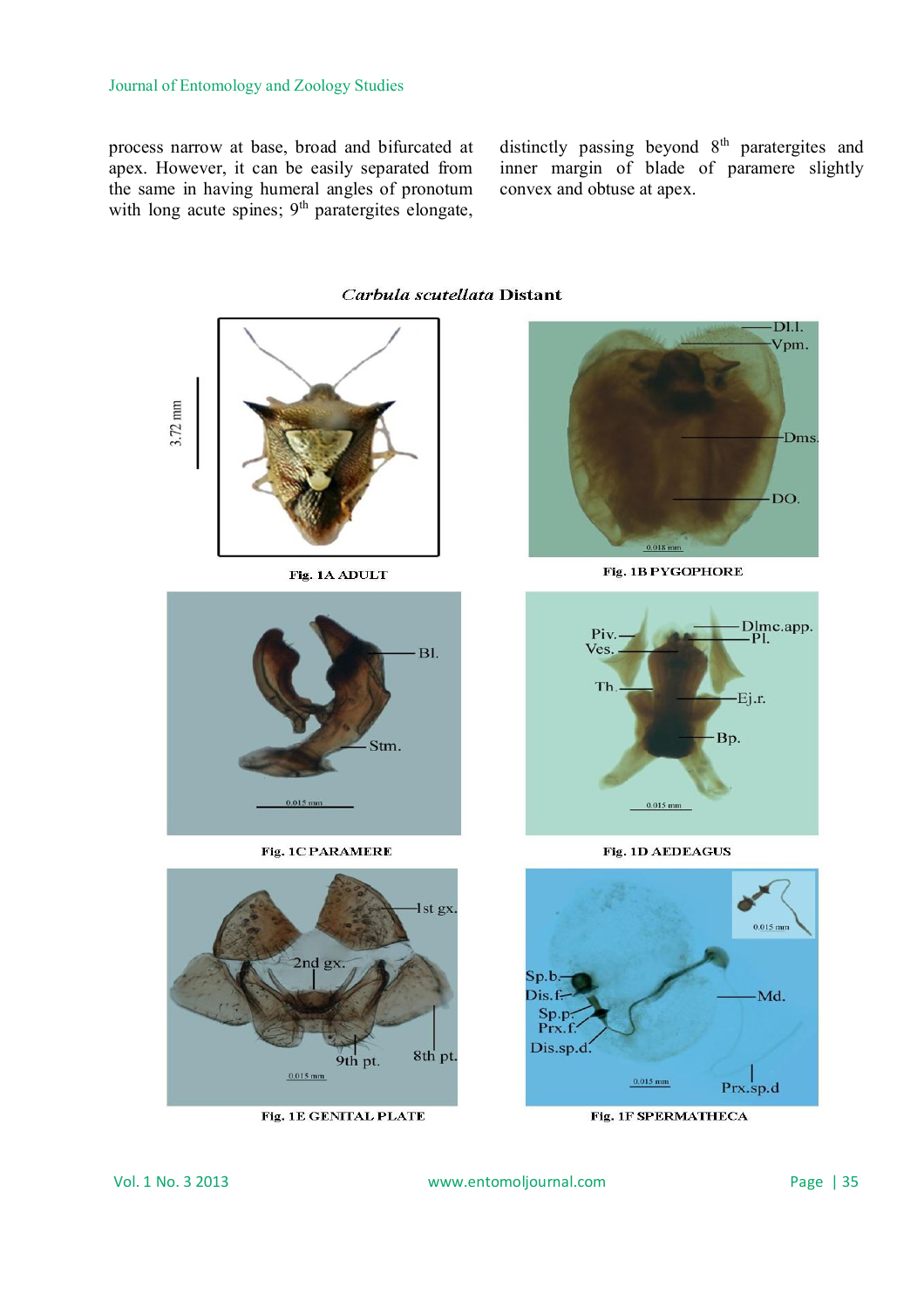

## Carbula socia (Walker)



Fig. 2B PYGOPHORE



Fig. 2C PARAMERE



Fig. 2E GENITAL PLATE







Fig. 2F SPERMATHECA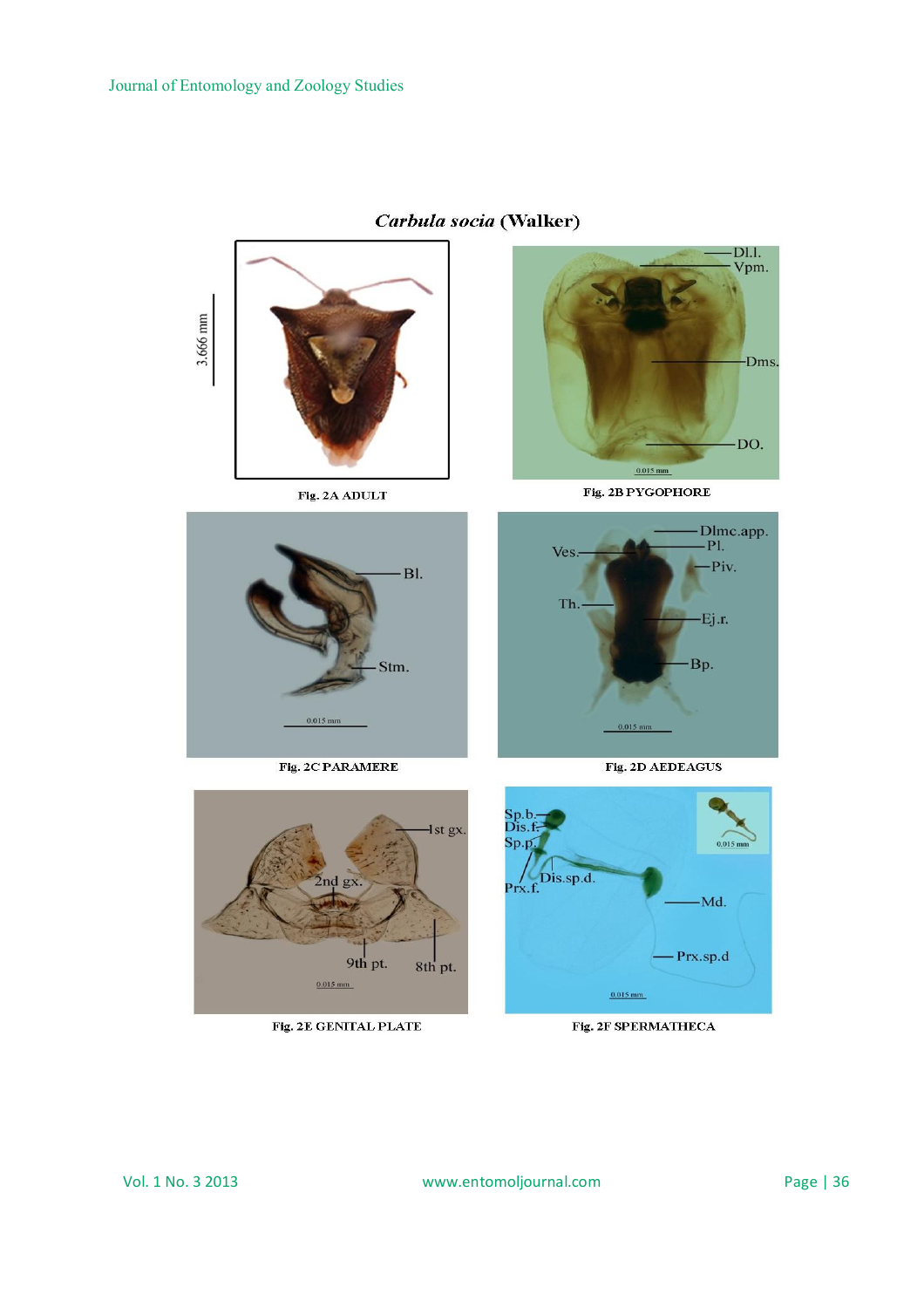

#### Carbula biguttata (Fabricius)

### **2.5** *Carbula socia* **(Walker)**

*Mormidea socia,* Walker (1867) [4] *Cat. Het.,* **2**: p. 262. *Carbula socia*: Distant (1902) [5] *Faun. Brit. Ind.* 

*Rh.,* **1**: p. 172.

**2.5.1 Body length:** ♂ - 7.75 mm, ♀ - 8.25 mm (Fig. 2A)

**2.5.2 Male Genitalia:** Pygophore (Fig. 2B) distinctly longer than broad, lateral margins slightly sinuate; dorsolateral lobes angulated at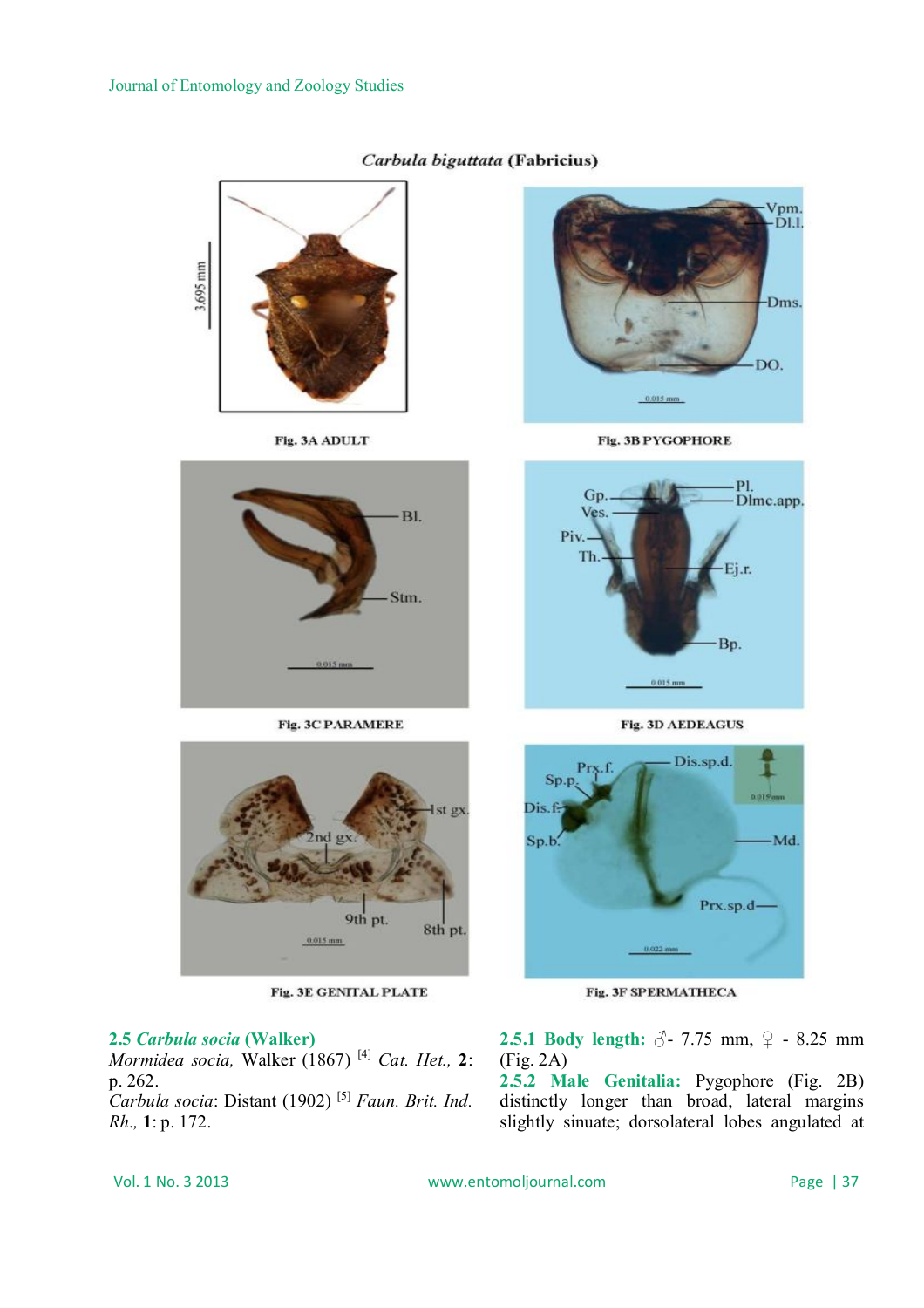apex; dorsomedian surface almost straight; dorsal opening small, inverted V- shaped; ventroposterior margin with a small median concavity, laterally slightly sinuate; paramere (Fig. 2C) bilobed, inner lobe small, narrowed at base, broad and sinuate apically, outer margin concave; outer lobe of paramere broad, acute at apex, its outer margin convex and inner margin strongly convex and subacute at apex; aedeagus (Fig. 2D) with sclerotized, somewhat inverted Vase-shaped theca; bilobed and rounded bag like dorsolateral membranous conjunctival appendages that are fused basally and free apically; a pair of moderately long leaf like sclerotized medial penial lobes, fused basally; vesica very thin and short, not reaching margins of dorsal membranous appendages.

2.6 Female Genitalia: 1<sup>st</sup> gonocoxae triangular with posterior margins sinuately convex, medially wide apart, apices acute;  $2<sup>nd</sup>$  gonocoxae fused medially with posterior margin sinuate; 8<sup>th</sup> paratergites broad, triangular with posterior margins convex; 9<sup>th</sup> paratergites distinctly broad, lobulate, rounded at posterior margin with outer margins concave, reaching fused posterior margins of  $8<sup>th</sup>$  paratergites (Fig. 2E); spermatheca (Fig. 2F) with distinct proximal and distal flanges; pump region moderately sclerotized, tube like, slightly shorter than distal spermathecal duct; bulb rounded; medial dilation broad with small proximal dilation, directed posteriad; proximal spermathecal duct distinctly longer than distal.

### **2.7 Material Examined**:

**2.7.1 Himachal Pradesh**: Paonta Sahib, 3-25. x. 2009 - 3♀♀, 3♂♂

**2.7.2 Uttarakhand:** Dehradun, 25. vii. 2009 - 1♀, 2♂♂; 25. vi. 2010 - 2♀♀, 1♂

**2.7.3 Distribution**: Sri Lanka; Pakistan; India (Himachal Pradesh, Uttarakhand, Maharashtra).

**2.7.4 Remarks:** The species closely resembles *Carbula scutellata* and can be easily separated from the same as given in the key. It has been reported for the first time from North India.

#### **2.8** *Carbula biguttata* **(Fabricius)**

*Coreus biguttata,* Fabricius (1794)**[6]** *Ent. Syst.,* **4**: p. 129.

*Cimex binotatus,* Fabricius (1803)**[7]** *Syst. Rhync*., p. 165.

*Pentatoma obscura,* Westwood (1837)**[8]** *in Hope Cat.,* **1**: p. 35.

*Carbula biguttata*: Distant (1900)**[9]** *Proc. Zool. Soc. Lond*., p. 812.

**2.8.1 Body length:**  $\delta$ -7.5 mm,  $\Omega$  - 8.5 mm (Fig. 3A)

**2.8.2 Male Genitalia:** Pygophore (Fig. 3B) about as long as broad, lateral margins obliquely straight; dorsolateral lobes subprominent, rounded posteriorly; dorsomedian surface sinuately concave; dorsal opening broadly concave, small; ventroposterior margin medially broadly concave; paramere (Fig. 3C) bilobed, inner lobe elongated, spoon like, narrowed at apex, outer margin concave; outer lobe of paramere slightly broad, bilobed apically, outer margin convex with a distinct medial hump; aedeagus (Fig. 3D) with distally broad sclerotized theca; dorsolateral membranous conjunctival appendages bilobed that are fused basally; a pair of small leaf like semisclerotized medial penial lobes, placed widely apart distally and fused medially; vesica very short, neither reaching reaching middle of penial lobes nor posterior margins of dorsal membranous appendages.

2.8.3 Female Genitalia: 1<sup>st</sup> gonocoxae placed medially wide apart, broadly triangular with posterior margins sinuate and convex; 2nd gonocoxae fused medially with posterior margin sinuately convex;  $8<sup>th</sup>$  paratergites broad, triangular with posterior margins sinuately convex:  $9<sup>th</sup>$  paratergites distinctly lobulate, broadly rounded at posterior margins, placed close to each other with concave outer margins, reaching fused posterior margins of 8<sup>th</sup> paratergites (Fig. 3E); spermatheca (Fig. 3F) with distinct proximal and distal flanges; pump region sclerotized, tube like, shorter than distal spermathecal duct; bulb oblong; medial dilation broad with elongate proximal dilation directed posteriad; proximal spermathecal duct distinctly longer than distal spermathecal duct.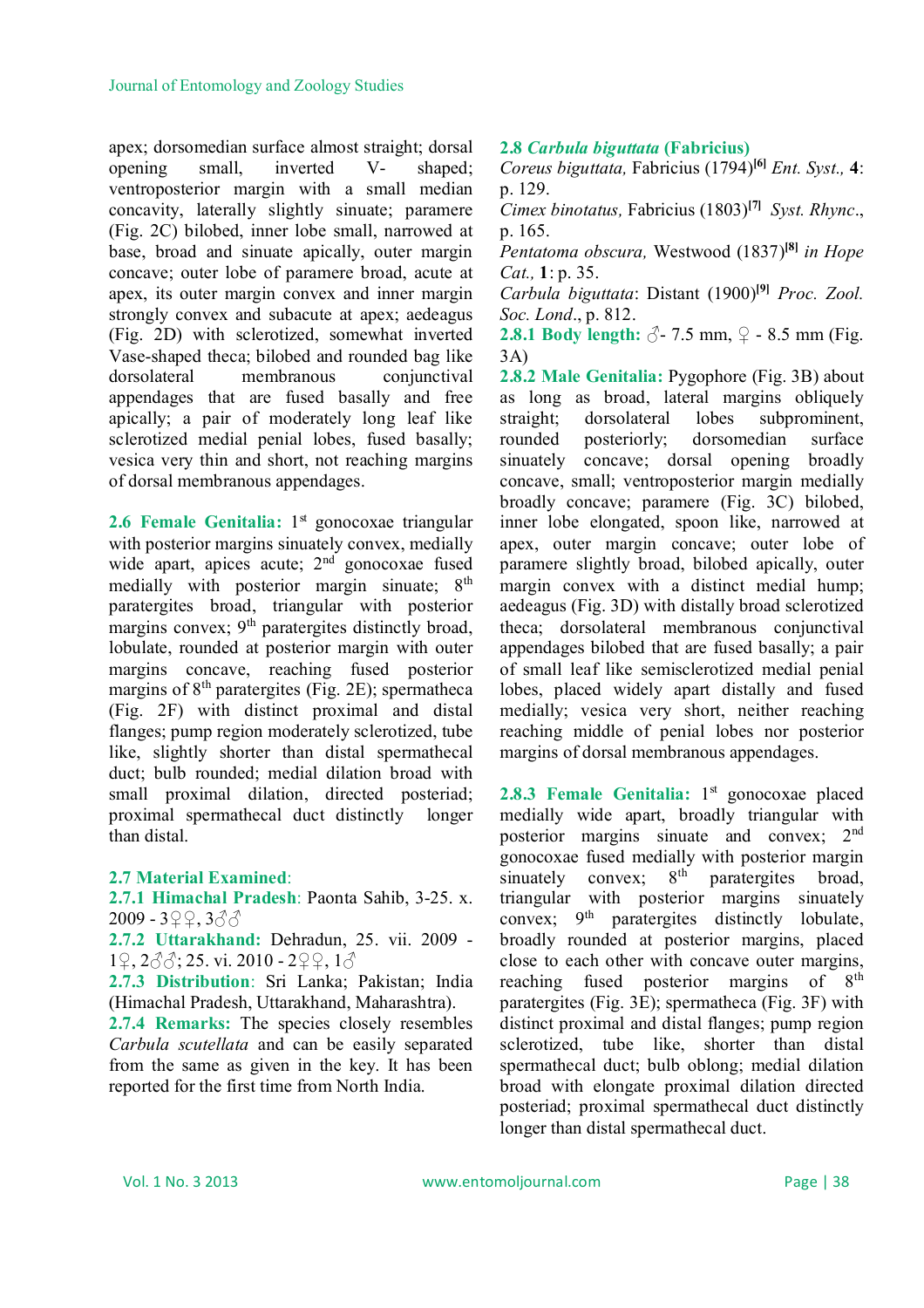#### **2.9 Material Examined:**

**2.9.1 Punjab:** Patiala, 12. viii. 2009 - 1♀; Hoshiarpur, 19. viii. 2009 - 1♀; Talwara, 20. viii. 2009 - 1♀; Ropar 6-7. ix. 2010 - 6♀♀, 6♂♂ **2.9.2 Himachal Pradesh:** Solan, 18-19. viii. 2010 - 9♀♀, 5♂♂

**2.9.3 Distribution:** Pakistan; India (Punjab, Himachal Pradesh, Maharashtra, West Bengal)

**2.9.4 Remarks:** The species closely resembles *Carbula insocia* in having humeral angles of pronotum subprominent, either with short acute or without spines; scutellum yellowish-brown with dark brown punctation, basal angles with impunctate brownish yellow spots, apex concolorous and punctate; head somewhat subsquarish; pygophore as long as broad; theca elongate and paramere with lateral process elongate, subacute at apex without bifurfaction. However, it can easily be separated from the same in having humeral angles of pronotum with short subacute spines, slightly directed backwards;  $9<sup>th</sup>$  paratergites broad, subequal to  $8<sup>th</sup>$ paratergites, not passing beyond the latter; vesica short, not reaching middle of penial lobes and outer margin of paramere with a distinct medial hump. It has been recorded as a pest of sesamum in India recently and is a new report from North India.

#### **2.10** *Carbula insocia* **(Walker)**

*Pentatoma bimaculata,* Westwood (1837)**[8]** *in Hope Cat.*, **1**: p. 35.

*Eysarcoris insocia,* Walker (1868)**[10]** *Cat. Het.*, **3**: p. 556.

*Carbula insocia:* Distant (1901)**[9]** *Proc. Zool. Soc. Lond*., p. 812.

**2.10.1 Body length:** ♂- 7.5 mm, **♀** - 8.25 mm (Fig. 4A)

**2.10.2 Male Genitalia:** Pygophore (Fig. 4B) about as long as broad, lateral margins concavely sinuate; dosrolateral lobes subprominent, rounded posteriorly; dorsomedian surface sinuately concave; dorsal opening small; ventroposterior margin medially concave; paramere (Fig. 4C)

bilobed, inner lobe elongated, spoon like, narrowed at apex, outer margin concave; outer lobe slightly broad, bilobed apically, outer margin convex without a medial hump; aedeagus (Fig. 4D) with distally broad sclerotized theca; dorsolateral membranous conjunctival appendages bilobed that are fused basally, free at apex; a pair of elongated leaf like semisclerotized medial penial lobes, not fused basally; vesica slightly longer, reaching middle of leaf-like penial lobes but not reaching margin of dorsal membranous appendages.

**2.10.3 Female Genitalia:** 1 gonocoxae somewhat triangular with posterior margins sinuate and convex, placed medially wide apart, outer margins moderately convex, inner margins straight, apices acute; 2<sup>nd</sup> gonocoxae fused medially with posterior margin convex; 8<sup>th</sup> paratergites triangular with posterior margins convex; 9th paratergites lobulate, broadly rounded at posterior margin, placed wide apart, outer margins straight, passing fused posterior margins of  $8<sup>th</sup>$  paratergites (Fig. 4E); spermatheca (Fig. 4F) with distinct proximal and distal flanges; pump region sclerotized, tube like, subequal to distal spermathecal duct; bulb rounded; medial dilation long with elongate proximal dilation, directed posteriad; proximal spermathecal duct distinctly longer than distal spermathecal duct.

#### **2.11 Material Examined**:

**2.11.1 Punjab:** Ropar, 7. viii. 2010 - 3♀♀, 1♂ ; Patiala, 6. ix. 2010 - 1♀

**2.11.2 Himachal Pradesh**: Bilaspur, 21. vii. 2010 - 1♀; Solan, 18-19. viii. 2010 - 6♀♀, 2♂♂

**2.11.3 Distribution:** Pakistan; India (Punjab, Himachal Pradesh, Maharashtra, Karnataka)

**2.11.4 Remarks:** *Carbula insocia* closely resembles *Carbula bigutatta* as given in the key and descriptions. It has been recorded as a pest of *Medicago sativa* Linnaeus (alfalfa). It is a new report from North India.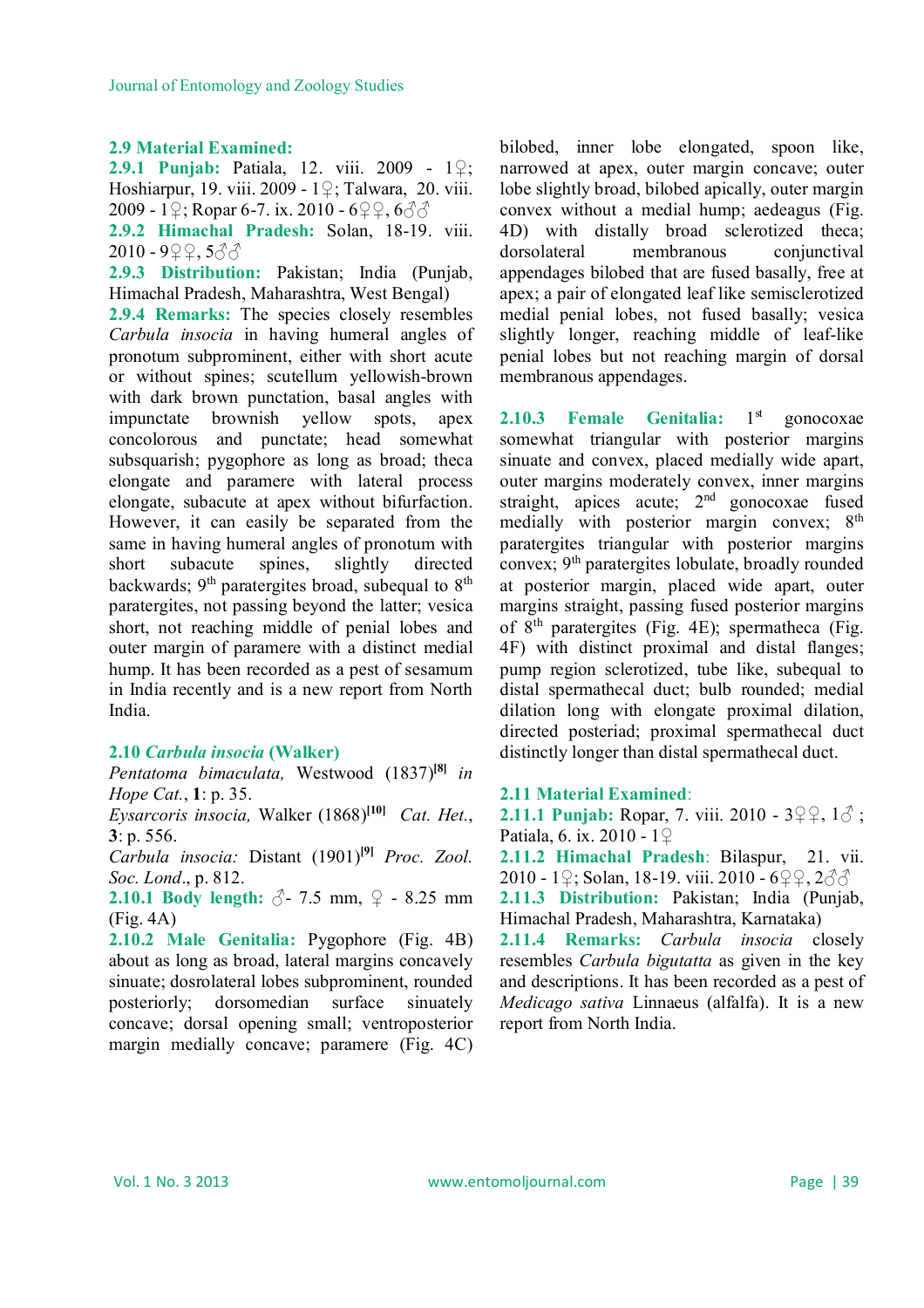

Fig. 4A ADULT



Fig. 4C PARAMERE



Fig. 4E GENITAL PLATE



Fig. 4B PYGOPHORE



Fig. 4D AEDEAGUS



Fig. 4F SPERMATHECA

Carbula insocia (Walker)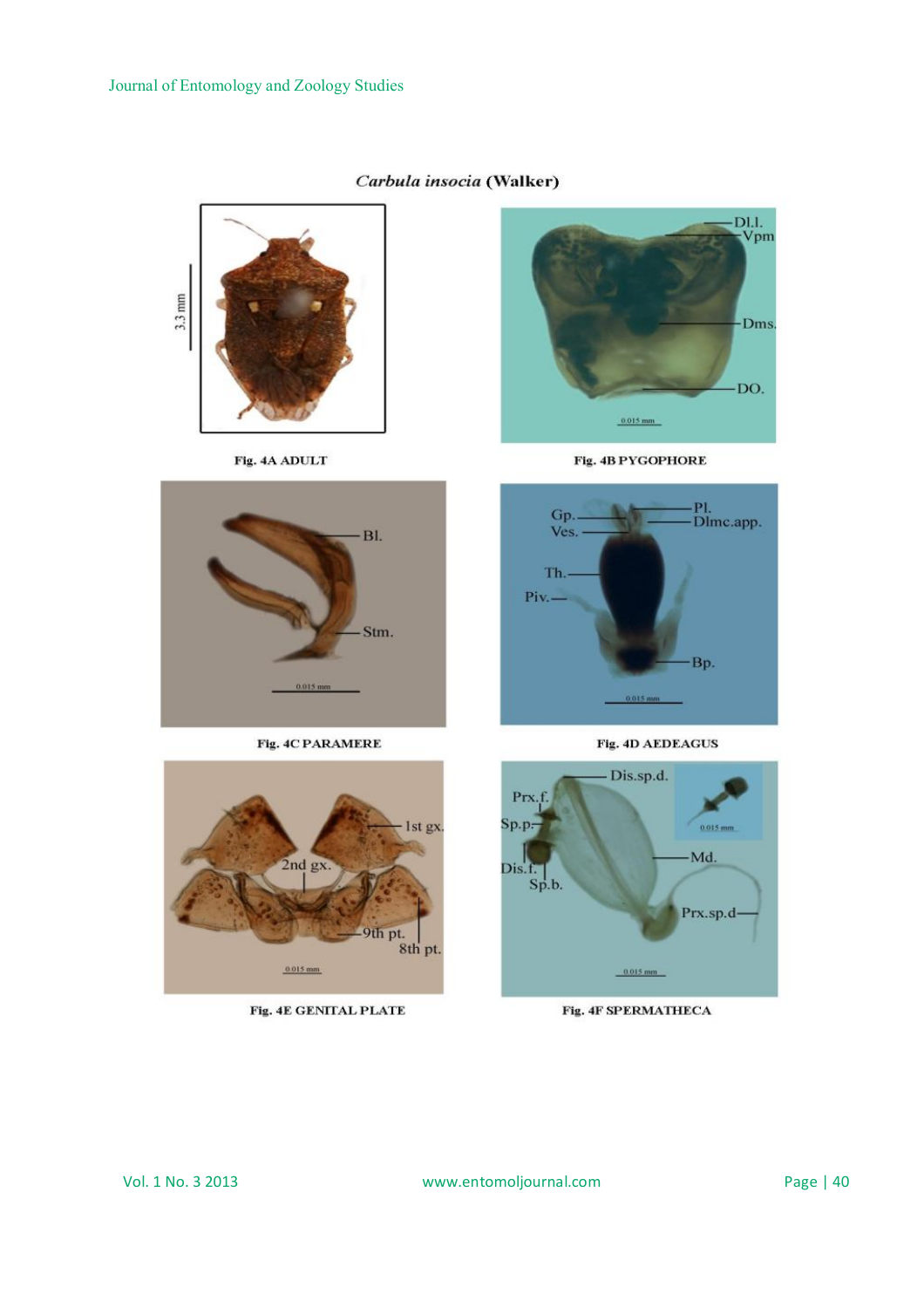### **Key to the studied species of genus Carbula Stål**

| $\mathbf{1}$ | Humeral angles of pronotum prominent, with long<br>spines; scutellum yellowish-<br>acute or subscute<br>green, slightly punctured with black, basal angles<br>with yellowish-green spots and apex impunctate;<br>head somewhat subtriangular; pygophore longer<br>than broad; theca vase-like; paramere with lateral<br>process narrow at base, broad and bifurcated at 2<br>Humeral angles of pronotum subprominent, either<br>with short acute or without spines; scutellum<br>yellowish-brown with dark brown punctation, basal<br>angles with impunctate brownish yellow spots, apex<br>concolorous and puncatae; head somewhat<br>subsqaurish; pygophore as long as broad; theca<br>elongate; paramere with lateral process elongate,<br>subacute at apex without bifurfaction; | 3                            |
|--------------|--------------------------------------------------------------------------------------------------------------------------------------------------------------------------------------------------------------------------------------------------------------------------------------------------------------------------------------------------------------------------------------------------------------------------------------------------------------------------------------------------------------------------------------------------------------------------------------------------------------------------------------------------------------------------------------------------------------------------------------------------------------------------------------|------------------------------|
| 2.           | Humeral angles of pronotum with long acute spines;<br>9 <sup>th</sup> paratergites elongate, distinctly passing beyond<br>8 <sup>th</sup> paratergites; inner margin of blade of paramere<br>obtuse<br>slightly<br>at<br>convex,                                                                                                                                                                                                                                                                                                                                                                                                                                                                                                                                                     | scutellata Distant           |
| 3.           | Humeral angles of pronotum with obtuse spines; 9th<br>paratergites broad, just reaching posterior margin of<br>8 <sup>th</sup> paratergites; inner margin of blade of paramere<br>strongly convex, subacute at apex<br>Humeral angles of pronotum with short subacute<br>spines, slightly directed backwards; 9 <sup>th</sup> paratergites<br>broad, subequal to 8 <sup>th</sup> paratergites, not passing<br>beyond latter; vesica short, not reaching middle of                                                                                                                                                                                                                                                                                                                    | socia (Walker)               |
|              | penial lobes; outer margin of paramere with a<br>Humeral angles of pronotum roundish or squarish<br>without spines; 9 <sup>th</sup> paratergites narrowed at base,                                                                                                                                                                                                                                                                                                                                                                                                                                                                                                                                                                                                                   | <i>biguttata</i> (Fabricius) |
|              | lobe-like at apex, passing beyond posterior margin<br>of 8 <sup>th</sup> paratergites; vesica longer, reaching middle of<br>leaf-like penial lobes; outer margin of paramere<br>without a medial hump                                                                                                                                                                                                                                                                                                                                                                                                                                                                                                                                                                                | <i>insocia</i> (Walker)      |

#### **3. Acknowledgements:**

RK is thankful to UGC for providing financial aid in the form of scholarship.

### **4. Abbreviations:**

 $8<sup>th</sup>$  pt. - Eight paratergites;  $9<sup>th</sup>$  pt. - Ninth paratergites; Sp. b. - Spermathecal bulb; Dis. f. - Distal flange; Prx. f. - Proximal flange; Dis. sp. d. - Distal spermathecal duct; Prx. sp. d. - Proximal